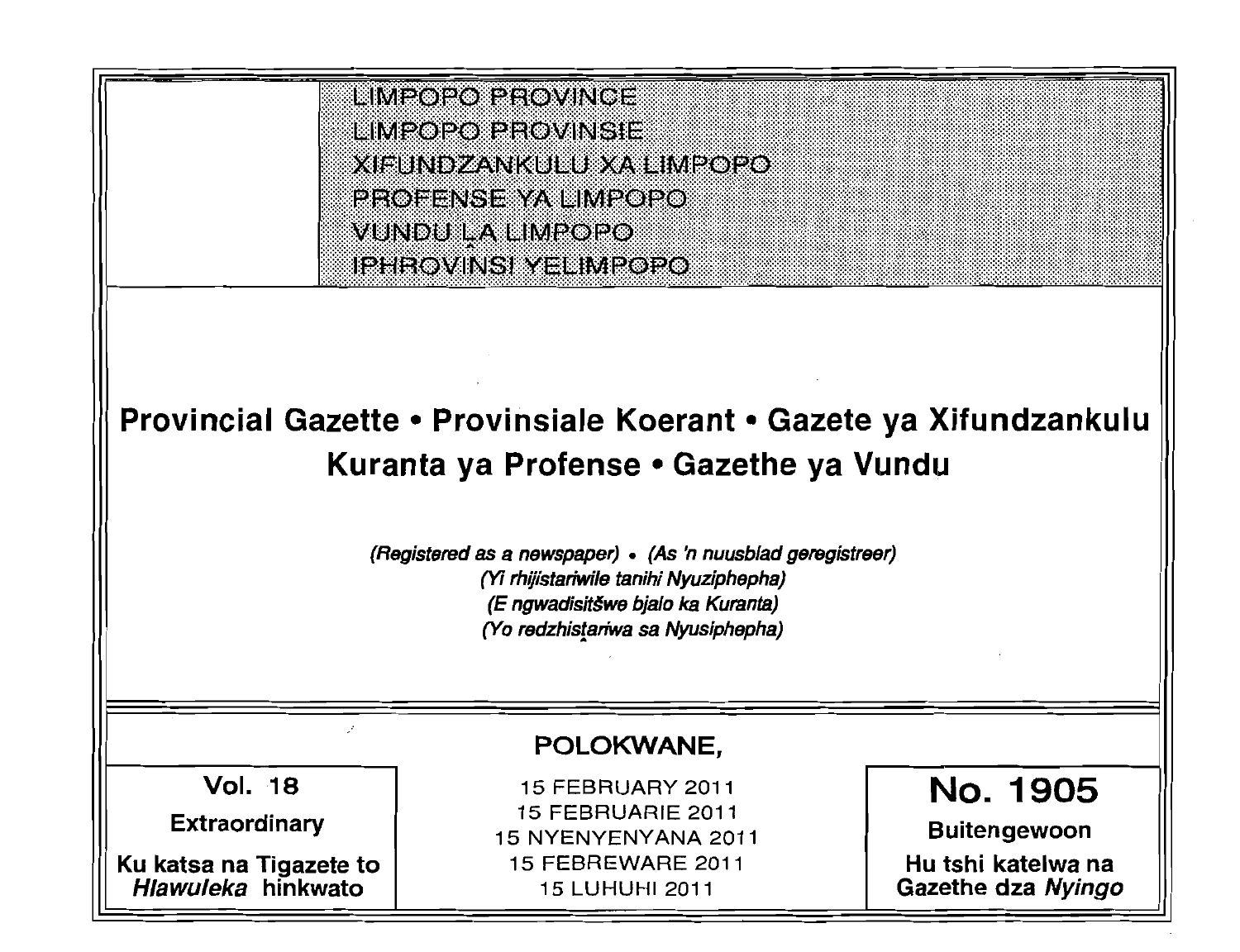#### IMPORTANT NOTICE

The Government Printing Works will not be held responsible for faxed documents not received due to errors on the fax machine or faxes received which are unclear or incomplete. Please be advised that an "OK" slip, received from a fax machine, will not be accepted as proof that documents were received by the GPW for printing. If documents are faxed to the GPW it will be the sender's responsibility to phone and confirm that the documents were received in good order.

Furthermore the Government Printing Works will also not be held responsible for cancellations and amendments which have not been done on original documents received from clients.

|     | <b>CONTENTS • INHOUD</b> |            |                |
|-----|--------------------------|------------|----------------|
| No. |                          | Page<br>No | Gazette<br>No. |
|     | <b>GENERAL NOTICE</b>    |            |                |
| 56  |                          | 3          | 1905           |
|     |                          |            |                |